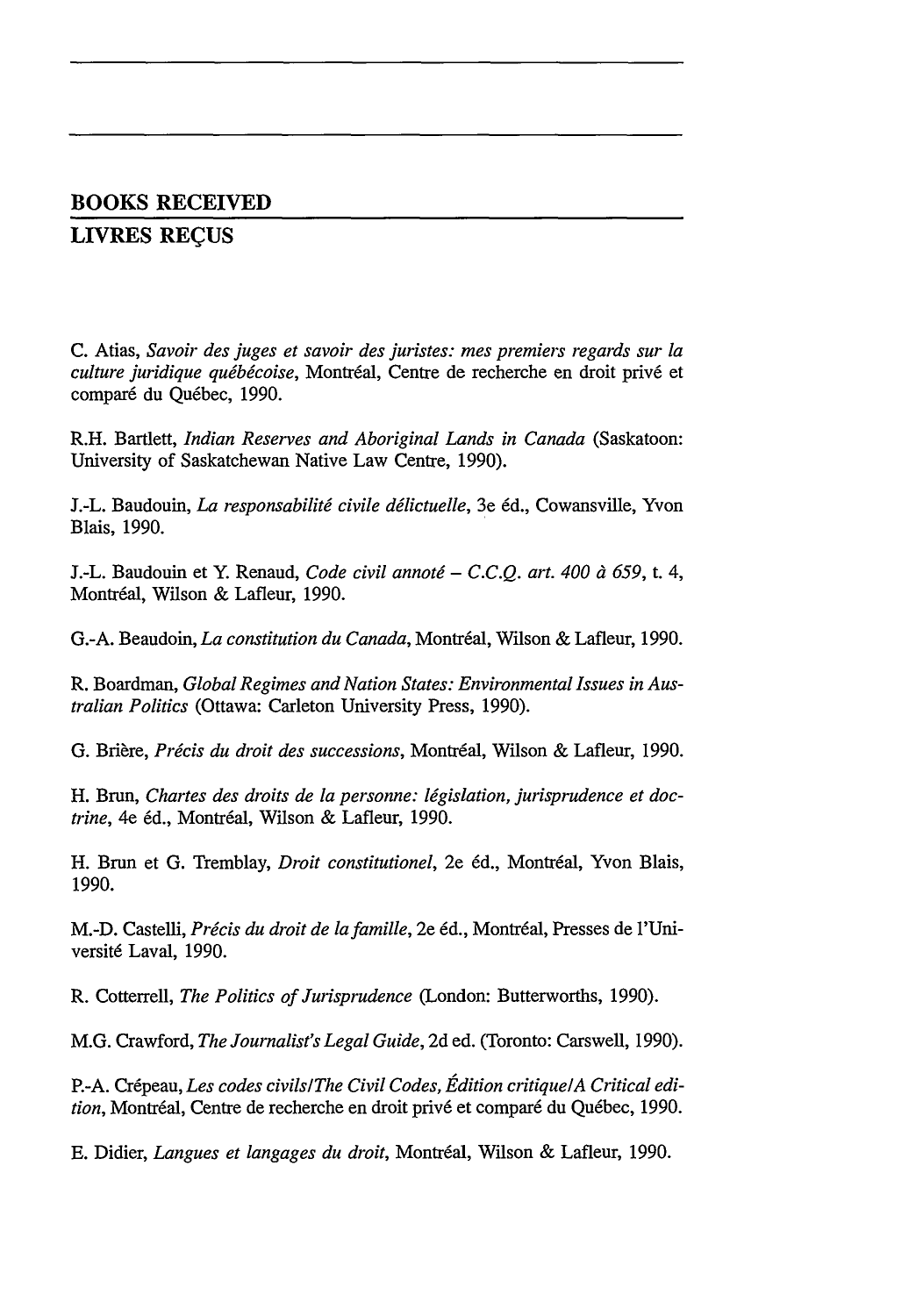C.F. Edley Jr., *Administrative Law: Rethinking Judicial Control of Bureaucracy* (New Haven: Yale University Press, 1990).

A. Fraser, *The Spirit of Laws: Republicanism and the Unfinished Project of Modernity* (Toronto: University of Toronto Press, 1990).

D. Freestone & T. IJlstra, eds, *The North Sea: Perspectives on Regional Environmental Co-operation* (London: Graham & Trotman/Martinus Nijhoff, 1990).

M. Friedland, M. Trebilcock & K. Roach, *Regulating Traffic Safety* (Toronto: University of Toronto, 1990).

M. Friedland, *Securing Compliance: Seven Case Studies* (Toronto: University of Toronto Press, 1990).

L.M. Friedman, *The Republic of Choice: Law, Authority and Culture* (Cambridge: Harvard University Press, 1990).

G.L. Gall, *The Canadian Legal System,* 3d ed. (Toronto: Carswell, 1990).

J.-C. G6mar et V. Ho-Thuy, *Difficultis du langage du droit au Canada,* Cowansville, Yvon Blais, 1990.

P. Girard & J. Phillips, eds, *Essays in the History of Canadian Law - Nova Scotia,* vol. 3 (Toronto: University of Toronto Press, 1990).

T.W. Gleason, *The Watchdog Concept: The Press and the Courts in Nineteenth-Century America* (Ames: Iowa State University Press, 1990).

P. Goodrich, *Languages of Law: From Logics of Memory to Nomadic Masks* (London: Weidenfeld & Nicolson, 1990).

E. Groffier et D. Reed, *La lexicographie juridique: principes et méthodes*, Cowansville, Yvon Blais, 1990.

E. Groffier, *Pricis de droit international privi quebjcoise,* 4e 6d., Cowansville, Yvon Blais, 1990.

Harvard Law Review, *Sexual Orientation and the Law* (Cambridge: Harvard University Press, 1990).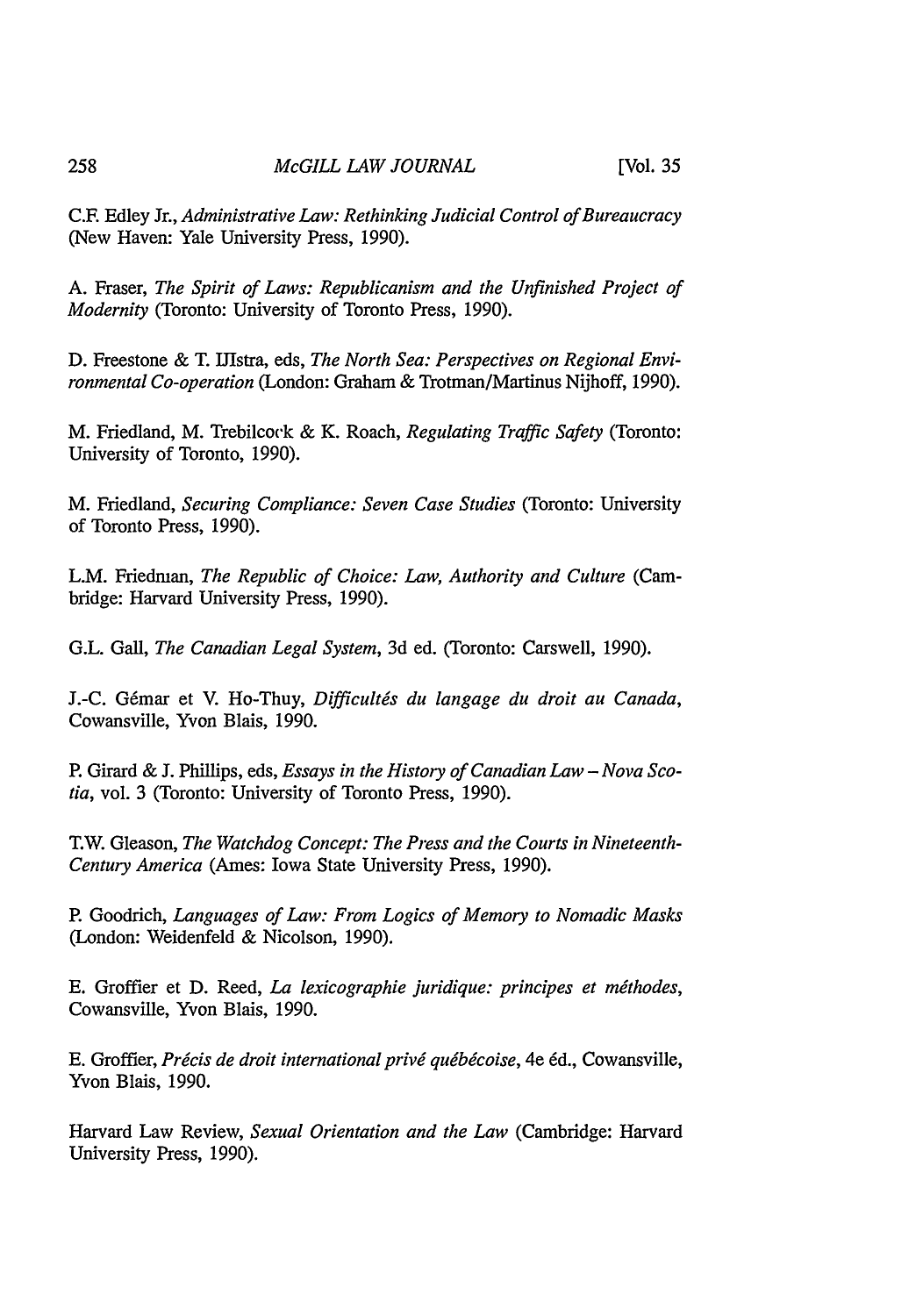## 1991] BOOKS RECEIVED 259

G. Handl & R.E. Lutz, *Transferring Hazardous Technologies and Substance: The International Legal Challenge* (London: Graham & Trotman/Martinus Nijhoff, 1990).

P. Illingworth, *AIDS and the Good Society* (New York: Routledge, 1990).

Judico, *Compagnies, corporations et sociétés par actions: Collection lois et*  $r$ *èglements, Montréal, Wilson & Lafleur, 1990.* 

D.R. Kelley, *The Human Measure: Social Thought in the Western Legal Tradition* (Cambridge: Harvard University Press, 1990).

J.R. Kilner, *Who Lives? Who Dies? Ethical Criteria Selection* (New Haven: Yale University Press, 1990).

N. Lacey, C. Wells & D. Meure, *Reconstructing Criminal Law* (London: Weidenfeld & Nicolson, 1990).

L. Lamarche, *Les programmes d'accès à l'égalité en emploi*, Montréal, Louise Courteau Inc., 1990.

P. Laporte, *Code du travail du Québec: législation, jurisprudence et doctrine*, 4e éd., Montréal, Wilson & Lafleur, 1990.

D. Le May, *Méthodologie du travail juridique*, Montréal, Wilson & Lafleur, 1990.

W. Mattig, ed., *Complication Rates in Medical Practice* (Montréal: Denis J. Paradis, 1990).

Hon. D.C. McDonald, *Legal Rights in the Canadian Charter of Rights and Freedoms,* 2d ed. (Toronto: Carswell, 1990).

R.A. Posner, *The Problems of Jurisprudence* (Cambridge: Harvard University Press, 1990).

M. Minow, *Making All the Difference: Inclusion, Exclusion and American Law* (Ithaca: Cornell University Press, 1990).

C.N. Mithchell, *The Drug Solution: Regulating Drugs According to Principles of Efficiency, Justice and Democracy* (Ottawa: Carleton University Press, 1990).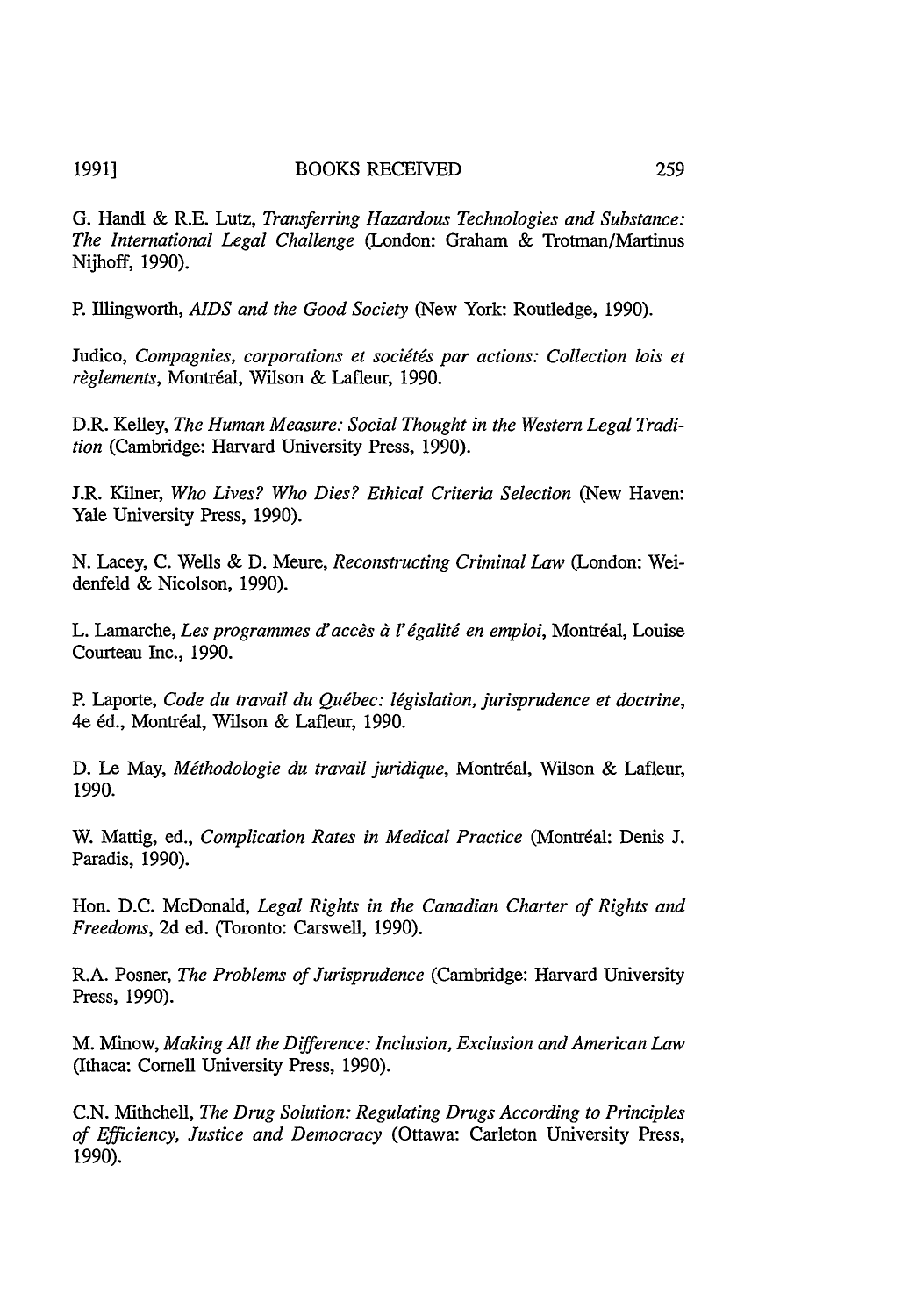D.P. Moynihan, *On the Law of Nations: A Historical and Personal Account of the Role of International Law in Foreign Policy,* (Cambridge: Harvard University Press, 1990).

T.W. Pogge, *Realizing Rawls* (Ithaca: Cornell University Press, 1990).

P. Perell, *The Fusion of Law and Equity* (Toronto: Butterworths, 1990).

J. Raz, *Practical Reason and Norms* (Princeton: Princeton University Press, 1990).

H. Reid, Code de procédure civile du Québec: Complément jurisprudence et doctrine, 6e éd., Montréal, Wilson & Lafleur, 1990.

J. Reiman, *Justice & Modern Moral Philosophy* (New Haven: Yale University Press, 1990).

S.H. Shiffrin, *The First Amendment, Democracy and Romance* (Cambridge: Harvard University Press, 1990).

L. Starke, *Signs of Hope: Working Towards Our Common Future (Oxford:* Oxford University Press, 1990).

T.T. Smith Jr. & P. Kromarek, *Understanding U.S. and European Environmental Law: A Practitioner's Guide* (London: Graham & Trotman/Martinus Nijhoff, 1989).

C.R. Sunstein, *After the Rights Revolution: Reconceiving the Regulatory State* (Cambridge: Harvard University Press, 1990).

M. Tancelin & D. Gardiner, *Jurisprudence commentge sur les obligations,* 4e 6d., Montreal, Wilson & Lafleur, 1990.

**S.J** Toope, *Mixed International Arbitration* - *Studies in Arbitration between States and Private Persons* (Cambridge: Grotius Publications, 1990).

T.R. Tyler, *Why People Obey the Law* (New Haven: Yale University Press, 1990).

P.C. Weiler, *Governing the Workplace: The Future of Labor and Employment Law* (Cambridge: Harvard University Press, 1990).